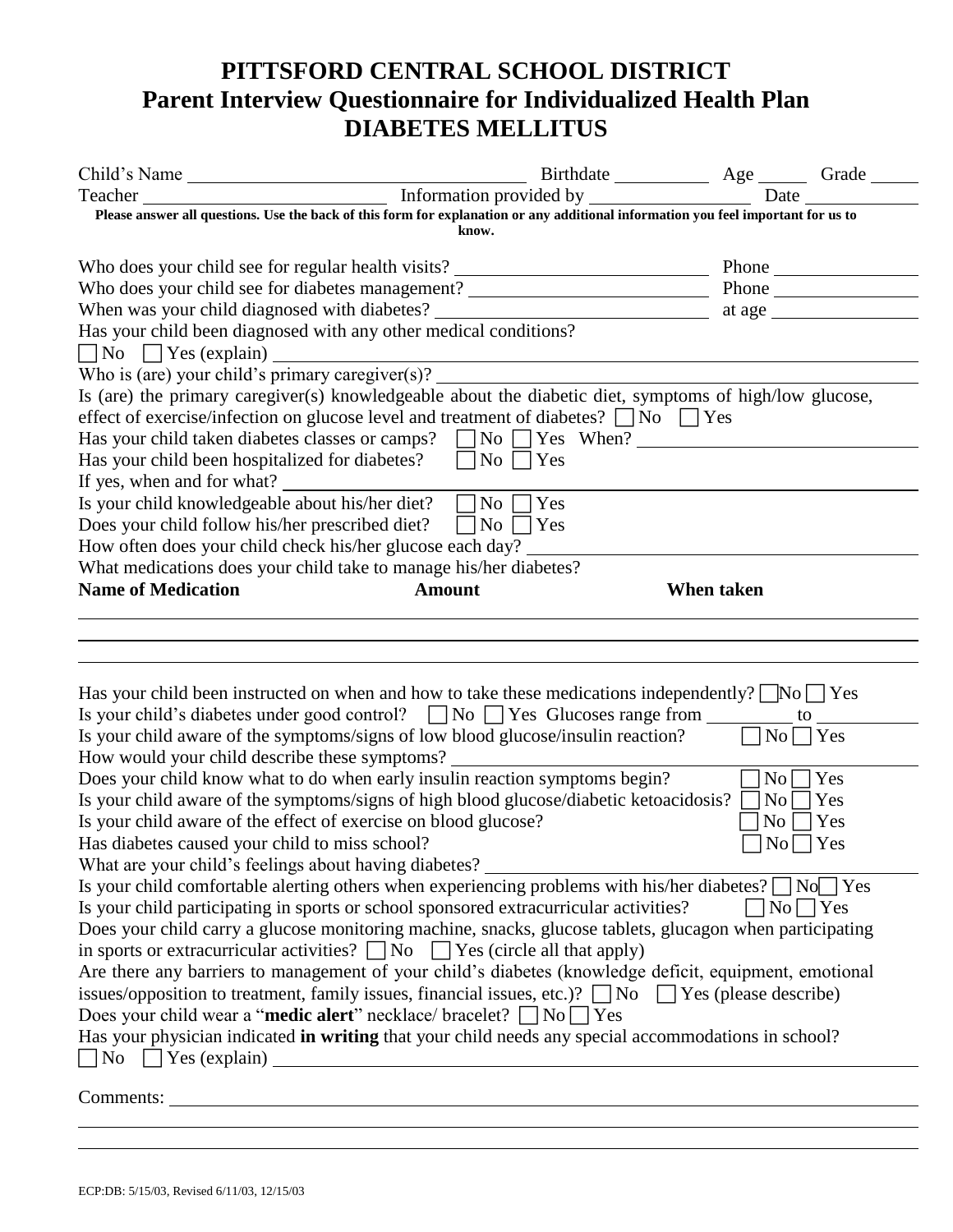## Pittsford Central Schools **Parent Consent/Physician Authorization/Emergency Care Plan For Management of Diabetes at School and School Sponsored Events**

| <b>Pupil:</b>                                                                                                                                                                                                                                                                                                                                                                                                                                                                                                                                                                                                                                                                                                                                                                                                                           | School:                     |                                                                                                                                                                                                                                                                                                                         | Grade:                                                                                                                                                                                                                                                                                                                                                                                                             | DOB:                                                                                                                                                        |  |  |
|-----------------------------------------------------------------------------------------------------------------------------------------------------------------------------------------------------------------------------------------------------------------------------------------------------------------------------------------------------------------------------------------------------------------------------------------------------------------------------------------------------------------------------------------------------------------------------------------------------------------------------------------------------------------------------------------------------------------------------------------------------------------------------------------------------------------------------------------|-----------------------------|-------------------------------------------------------------------------------------------------------------------------------------------------------------------------------------------------------------------------------------------------------------------------------------------------------------------------|--------------------------------------------------------------------------------------------------------------------------------------------------------------------------------------------------------------------------------------------------------------------------------------------------------------------------------------------------------------------------------------------------------------------|-------------------------------------------------------------------------------------------------------------------------------------------------------------|--|--|
| Physician's Written Authorization: Please initial and check all boxes that apply                                                                                                                                                                                                                                                                                                                                                                                                                                                                                                                                                                                                                                                                                                                                                        |                             |                                                                                                                                                                                                                                                                                                                         |                                                                                                                                                                                                                                                                                                                                                                                                                    |                                                                                                                                                             |  |  |
| <b>1. Blood Glucose Testing</b><br>$\Box$ Before am snack $\Box$ Before lunch<br>$\Box$ 2 hours after lunch<br>$\Box$ 2 hours after a correction dose<br>□ At student's discretion excluding suspected hypoglycemia<br>□ Only at student's discretion □ No blood glucose testing at school                                                                                                                                                                                                                                                                                                                                                                                                                                                                                                                                              | □For suspected hypoglycemia | 7. Insulin Orders<br>Administration times (fill in times for only those that apply):<br>□Breakfast □AM snack □Lunch □PM snack<br>$\Box$ Other:                                                                                                                                                                          |                                                                                                                                                                                                                                                                                                                                                                                                                    |                                                                                                                                                             |  |  |
| 2. Hypoglycemia - blood glucose less than 70: see reverse side<br>$\Box$ Self treatment of mild lows<br>$\Box$ Assistance for all lows<br>$\Box$ Provide extra protein & carb snack after treating lows<br>or feed snack/meal early (if scheduled within the hour)<br>□OK to use glucose gel inside cheek; even if unconscious<br>□ Glucagon injection IM (for severe hypoglycemia): _0.5 mg<br>When nurse is available<br>3. Hyperglycemia: see reverse side<br>□If blood glucose ><br><u> </u> initiate insulin administration order<br>□If blood glucose > _______________or exhibit symptoms of ketosis, check<br>ketones<br>$\Box$ Check urine ketones<br>□ Check blood ketones<br>4. Meal Plan<br>Snacks/meals: ■Mandatory ■ △ At student's discretion<br>□Lunch time: Other:                                                     | $\perp$ mg                  | Insulin administration via:<br>Insulin dose determined by (Check all that apply):<br>Food/bolus doses:<br>Standard lunchtime dose:<br>$\Box$ Insulin to carbohydrate ratio:<br>□ Correction Calculation (complete only those that apply)<br>given less than 2 hours before.<br>$\Box$ Written sliding scale as follows: | <sup>#</sup> unit(s) insulin per ___________ gms Carbohydrate<br>• Give $unit(s)$ for every $mg/dl$ above $mg/dl$<br>• Decrease correction by $\frac{9}{2}$ unit(s) if PE or increased<br>activity is anticipated after correction dose, or last dose was<br>Blood Glucose from __________ to _______ = ______Units<br>Blood Glucose from __________ to _______ = _______                                          | □ Syringe and vial □ Insulin pump □ Insulin pen □ Inhaled insulin<br>Units                                                                                  |  |  |
| □ Extra food allowed: □ Parent's discretion □ Student's discretion<br><b>5. Exercise</b> (Check and/or complete all that apply):<br>Liquid and solid carb sources must be available before, during and after<br>all exercise.<br>$\Box$ Check glucose before exercise<br>$\Box$ No exercise if most recent blood glucose is <70 until treated as above<br>□Eat _gms CHO for vigorous exercise:<br>□ Before, □ Every 30 minutes during, □ After<br>$\Box$ No exercise when blood glucose is $>$ $\Box$ or ketones are present<br>6. Physician/NP Verification: Student can self-perform the following<br>procedures (parent and school nurse must verify competency as well<br>□Blood glucose testing □Measuring insulin □Injecting insulin<br>$\Box$ Determining insulin dose $\Box$ Independently operate insulin pump<br>$\Box$ Other |                             | <b>Add carb calculation insulin dose and correction</b><br><b>Permission for parent to adjust insulin dosing</b><br>8. Bus Transportation:<br>□ Blood glucose test not required prior to boarding bus<br>$\Box$ Test blood glucose 10 to 20 minutes before boarding bus                                                 | Blood Glucose from ___________ to _______ = _________ Units<br>Blood Glucose from __________ to ______ = _______Units<br>calculation for total insulin dose/bolus<br>Other: experience of the contract of the contract of the contract of the contract of the contract of the contract of the contract of the contract of the contract of the contract of the contract of the contract of the contr<br>and attach. | • Provide 15 gm glucose source if blood glucose is< mg/dl<br>• Provide care as follows:<br>Other Needs: Specify on physician stationary or prescription pad |  |  |
| <b>Parent Consent for Management of Diabetes at School</b><br>I(We), the undersigned, the parent(s)/guardian(s) of the above named pupil, request that the following specialized physical health care service for Management<br>of Diabetes in school be administered to our (my) child in accordance with state laws and regulations.<br>I will: 1. Provide the necessary supplies and equipment<br>2. Notify the school nurse if there is a change in pupil health status or attending physician<br>3. Notify the school nurse immediately and provide new consent for any changes in doctor's orders<br>I authorize the school nurse to communicate with the physician when necessary.<br>Home: Work: Work: Cell: Cell: Emergency Contact: Contact: Phone: Phone:                                                                    |                             |                                                                                                                                                                                                                                                                                                                         |                                                                                                                                                                                                                                                                                                                                                                                                                    |                                                                                                                                                             |  |  |
|                                                                                                                                                                                                                                                                                                                                                                                                                                                                                                                                                                                                                                                                                                                                                                                                                                         |                             |                                                                                                                                                                                                                                                                                                                         |                                                                                                                                                                                                                                                                                                                                                                                                                    |                                                                                                                                                             |  |  |
| Physician Authorization for Management of Diabetes at School<br>My signature below provides authorization for the above written orders. I understand that all procedures will be implemented in accordance with state laws and<br>regulations. If changes are indicated, I will provide new written authorization (may be faxed).                                                                                                                                                                                                                                                                                                                                                                                                                                                                                                       |                             |                                                                                                                                                                                                                                                                                                                         |                                                                                                                                                                                                                                                                                                                                                                                                                    |                                                                                                                                                             |  |  |
|                                                                                                                                                                                                                                                                                                                                                                                                                                                                                                                                                                                                                                                                                                                                                                                                                                         |                             |                                                                                                                                                                                                                                                                                                                         |                                                                                                                                                                                                                                                                                                                                                                                                                    | _school year                                                                                                                                                |  |  |